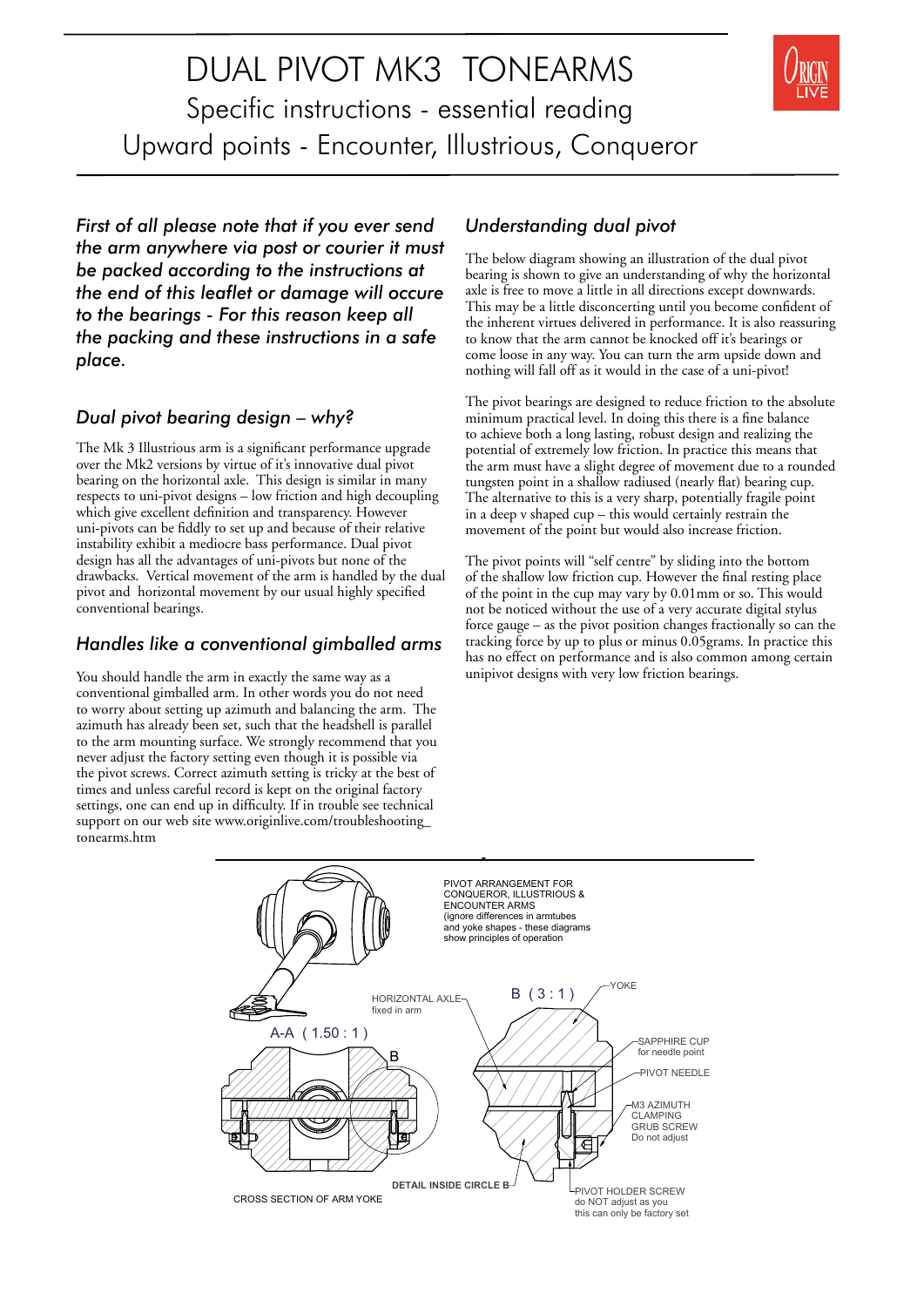## Making the dual points operational

*The cork packing peices shown below are critical, to prevent damage to the bearing points in transit. Gently remove these to make the arm operational and keep the cork in a safe place. This MUST be replaced whenever you send the arm by post or any form of courier as they throw boxes around severely and damage to the points and cups occures unless the cork is in place.*

If you ever lose these instructions they can be downloaded from our web site under technical support.



*CORK PACKING PEICE WEDGING ARM TUBE TIGHTLY INTO TOP OF YOKE AND TAPED ON* 



*2 PEICES OF CORK PACKING EITHER SIDE OF ARM TUBE AND THEN WEDGED INTO THE YOKE HOLE TO ENSURE THE ARM REMAINS CENTRAL IN THE YOKE*

CHECK THAT ALL IS WELL - Once you have installed the arm as per the general instruction sheet, check the arm for accuracy - The stylus down force should be consistently accurate to within plus or minus 0.1 grams. Higher deviations indicate that the bearing has been damaged or incorrectly adjusted.

To check consistency measure the stylus down force over a succession of 10 or so movements of the arm into the arm clip and then onto a stylus force gauge. It is best to use a digital force gauge for this as a "balance" type can give inconsistent readings with errors of up to 0.5 grams.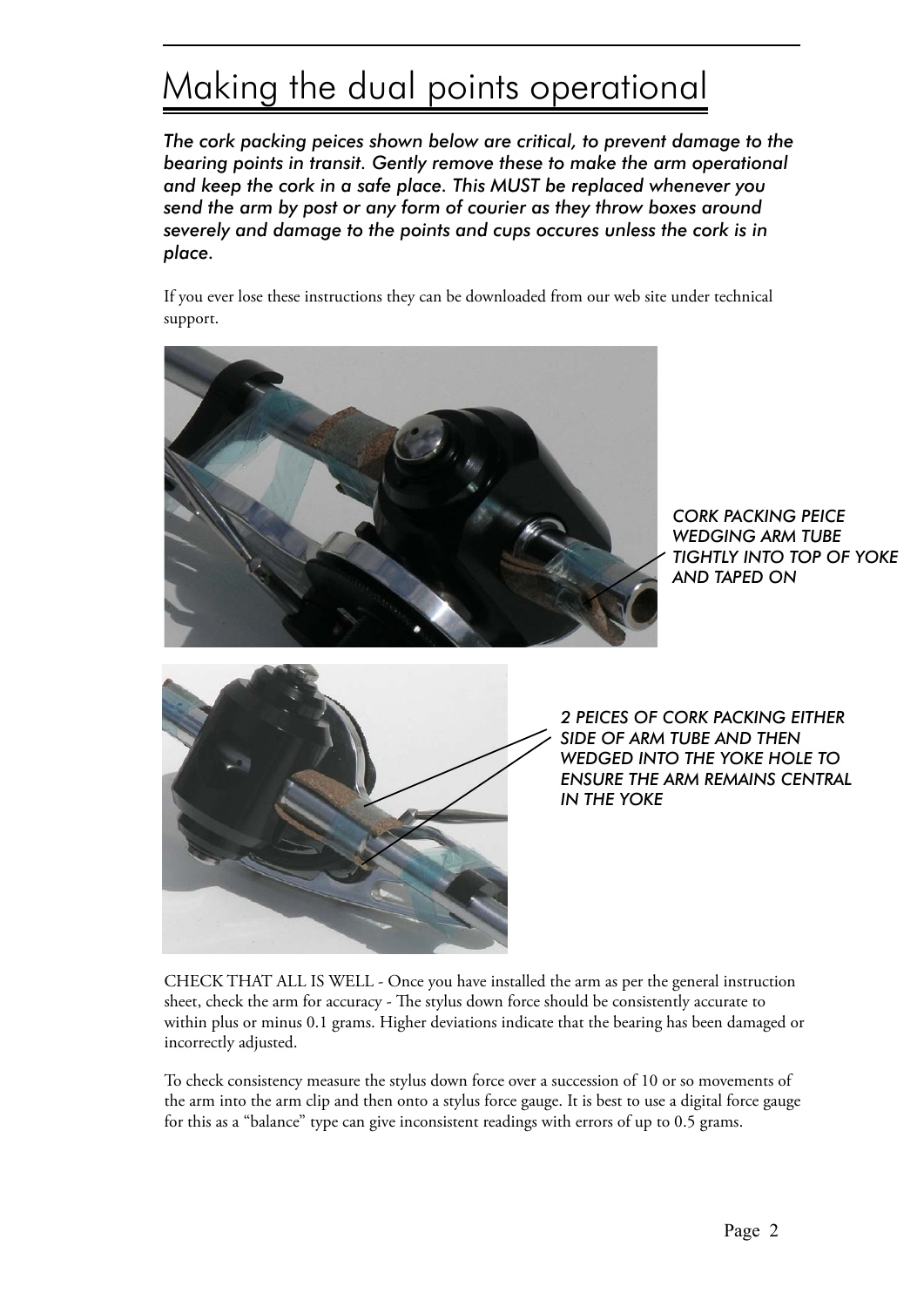### *VTA (vertical tracking angle) adjuster wheel*

It is important to experimentally set the optimum arm height by listening to different vta settings. If the arm base is too high the sound is usually slightly on the bright side and lacking body in the bass – too low and it veers on the dull side. To enable precise and repeatable vta setting your origin Live arm has an integral vta adjuster wheel. This method of height adjustment is extremely accurate, with obvious benefits in terms of speed of adjustment. This means better listening comparisons between different vta settings.

**VTA Calibration:** The arm must be "unclamped" for the vta wheel to work – see diagram for clamping grub screw position. Just under the arm plate is the thin knurled vta height adjuster wheel – The wheel has silver markings on the edge so that you to see how far you turn it. There are actually only 2 silver marks to allow you to count each half revolution of the wheel. Every half revolution is equivalent to a 0.5mm increase in height. Rotating the wheel clockwise (looking down on the wheel) raises the arm and lowering is the opposite.

Clamping: For the sake of speed in vta setting, we recommend that you leave the arm unclamped during the comparisons. However it will sound FAR better clamped tight, once you have arrived at the vta "sweet spot". An Allen key is provided for this purpose and the position of the clamping grub screw is shown in the relevant diagram.

The wheel is capable of raising the arm around 30mm but not more than 20mm is recommended for optimum performance.

Thank you for purchasing an Origin Live arm. Enjoy getting closer to the original sound and enter the heart of your music. We hope to serve you in the future.